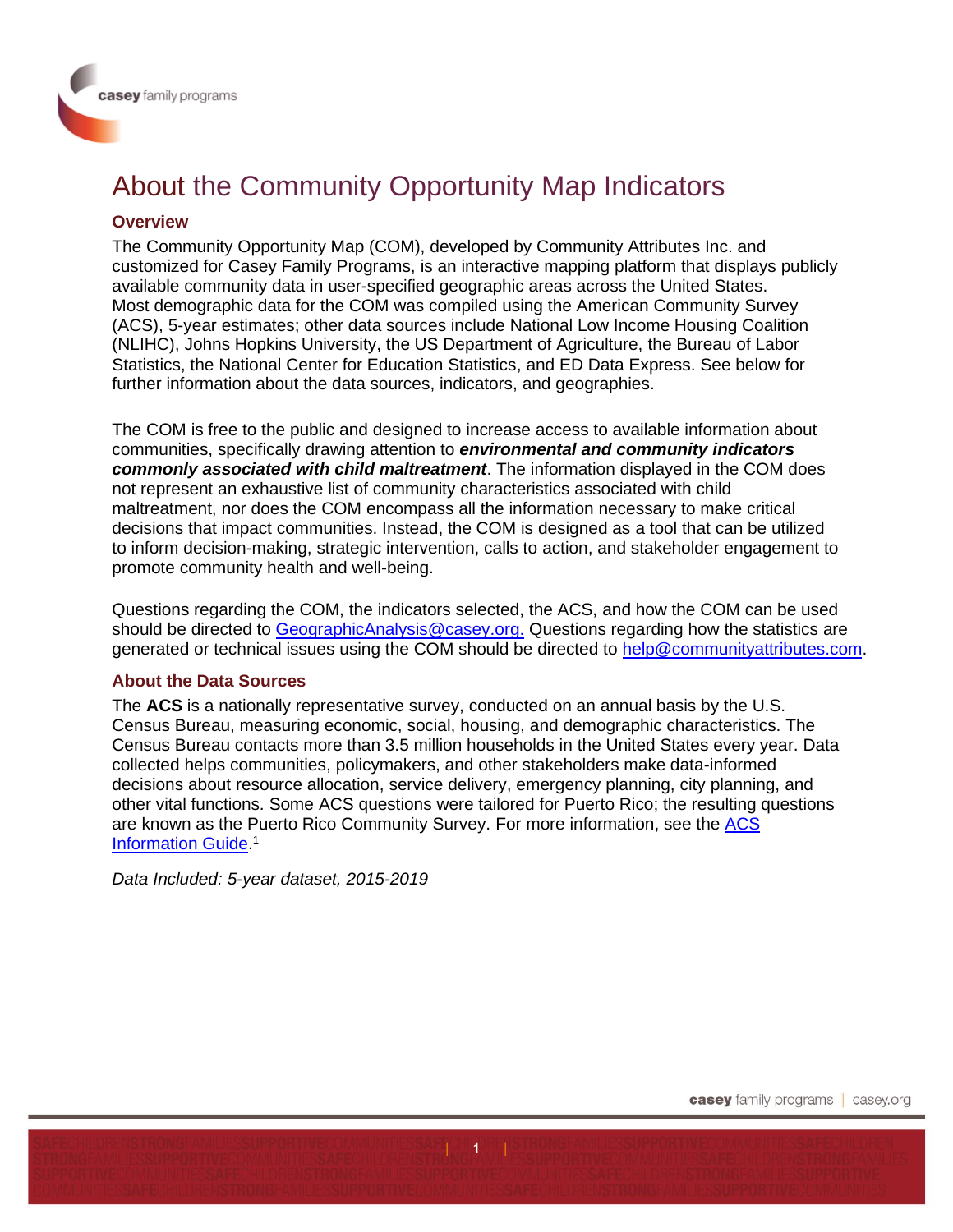**The National Center for Education Statistics (NCES)** hosts the Common Core of Data (CCD) to provide statistics on primary, intermediate, and secondary public schools across the nation, including the number of students eligible for free or reduced-price lunch. For more information, see [https://nces.ed.gov/ccd/ccddata.asp.](https://nces.ed.gov/ccd/ccddata.asp)

## *Data Included: 2018-2019* school year

**ED Data Express** provides state- and district-level education data collected by the **US Department of Education**, including the number of high school graduates. For more information, see [https://eddataexpress.ed.gov/.](https://eddataexpress.ed.gov/)

## *Data Included: 2018-2019* school year

Additional housing data is provided by the **National Low Income Housing Coalition (NLIHC)**, which releases annual reports on the accessibility and availability of affordable housing. The COM uses data from their *Out of Reach* reports, which provide data on the gap between lowincome renters' wages and how many hours they would need to work to afford the cost of rental housing in communities across the US. For more information, see [https://reports.nlihc.org/oor.](https://reports.nlihc.org/oor)

## *Data Included: 2018*

**The US Department of Agriculture** maintains a national database on food access and other measures at the census tract level. The database informs policy makers and other stakeholders on various aspects of food security around the country. For more information, see [https://www.ers.usda.gov/data-products/food-access-research-atlas/download-the-data.aspx.](https://www.ers.usda.gov/data-products/food-access-research-atlas/download-the-data.aspx)

## *Data Included: 2015*

The **Johns Hopkins Coronavirus Resource Center** maintains a set of current data related to infections and deaths related to SARS-Cov-2 and COVID-19. For more information, please find Johns Hopkins data at<https://coronavirus.jhu.edu/us-map> .The status of the infection within each county drawn from Esri's COVID-19 Trends for U.S. Counties dataset. For more information, see [https://www.arcgis.com/home/item.html?id=a16bb8b137ba4d8bbe645301b80e5740.](https://www.arcgis.com/home/item.html?id=a16bb8b137ba4d8bbe645301b80e5740)

## *Data updated daily*

**The Bureau of Labor Services' (BLS) Local Area Unemployment Statistics (LAUS)** provide current unemployment statistics at the county level. For more information, see [https://www.bls.gov/lau/#tables.](https://www.bls.gov/lau/#tables) Community Attributes Inc. created a methodology to allocate county unemployment estimates to the tract level based on working age population, and previous statistics to show recent economic impacts at a community level.

 $2$  |

*Data included: most recent 12 months*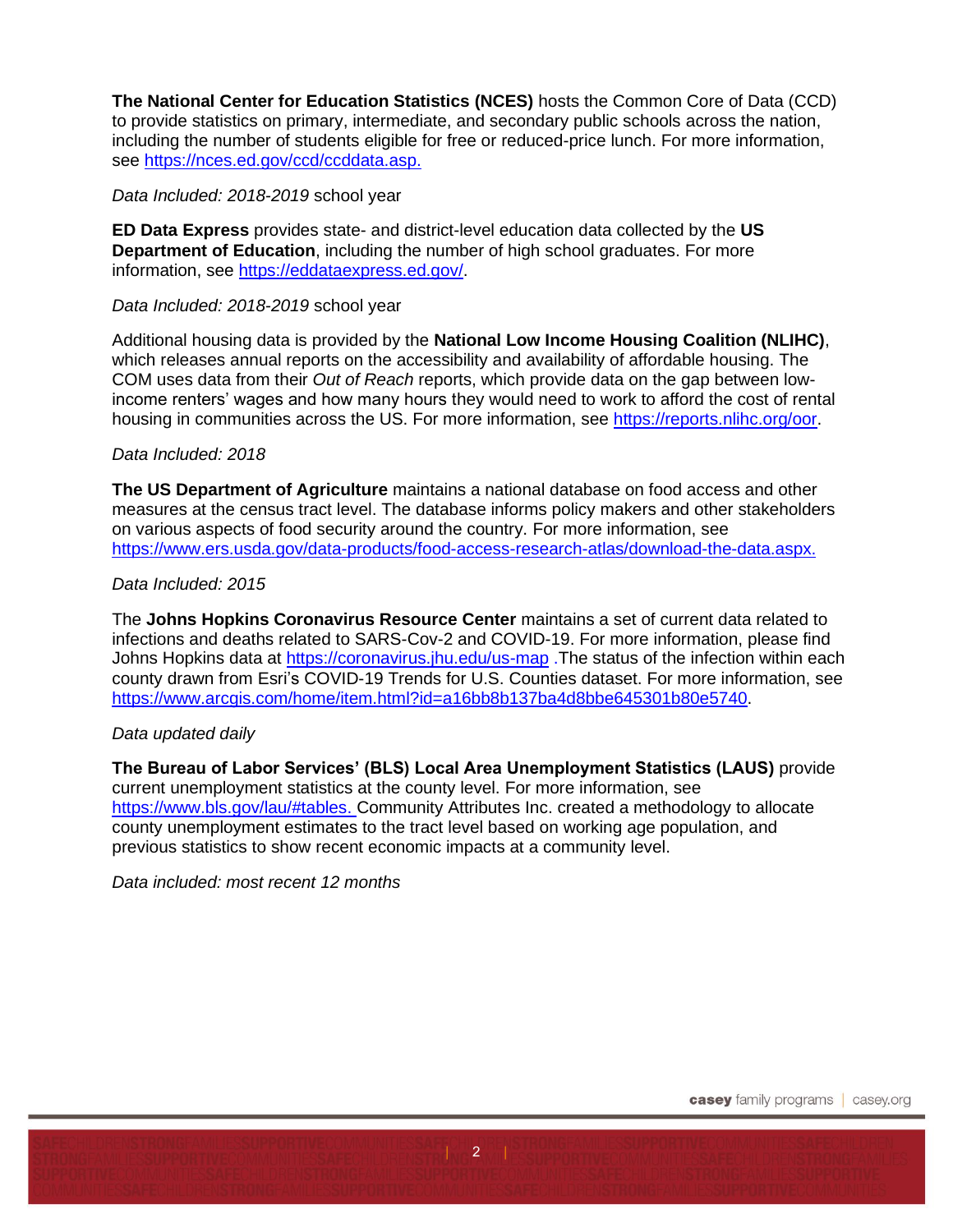#### **The Indicators**

The following section provides information on how each indicator in the COM is operationalized. All data comes from the ACS, unless otherwise indicated.

#### **Child and Family (All data from ACS)**

<span id="page-2-3"></span>*Children under 5 in poverty* was operationalized as the percentage of the population of children under the age of 5 years in a geographic area for whom poverty status is determined whose household income in the past 12 months is below the poverty level.<sup>2</sup>

*Children without health insurance* was operationalized as the percentage of the population of children under the age of 19 years in a geographic area with no health insurance coverage. 3

<span id="page-2-1"></span><span id="page-2-0"></span>*Child to adult ratio* was operationalized as the ratio of the number of children under the age of 14 years to the number of adults aged 21 to 64 years in a geographic area.<sup>4</sup>

*Individuals without health insurance* was operationalized as the percentage of the population in a geographic area with no health insurance coverage.<sup>[3](#page-2-0)</sup>

*Population under 18* was operationalized as the percentage of the population under the age of 18 in a geographic area.<sup>[4](#page-2-1)</sup>

*People 65 and over* was operationalized as the percentage of the population over the age of 65 in a geographic area.<sup>[4](#page-2-1)</sup>

*Single parent families* was operationalized as the percentage of family households who indicated a householder, with no spouse present, and living with related children under 18 years of age. In addition to data provided for single parent families, the data are provided separately for single mother families and single father families. 5

#### **Education (All data from ACS, except where noted)**

*Age 3 and 4 school enrollment* was operationalized as the percentage of 3 and 4-yearold children enrolled in preschool*. 6*

*4-year HS graduation rate* was operationalized as the percentage of students in an adjusted cohort (first-time 9th-graders in a particular school year, adjusted by adding students who immigrate from another country or transfer into the cohort after 9<sup>th</sup> grade and subtracting any students who transfer out, emigrate to another country, or die) in a geographic area who graduated within 4 years with a regular high school diploma.<sup>7</sup> (From US Department of Education)

*Age 25+ with HS diploma/GED* was operationalized as the percentage of adults aged 25 and over in a geographic area who have a regular high school diploma, general educational development (GED) diploma, or alternative credential (or higher educational attainment).<sup>[8](#page-2-2)</sup>

*Age 25+ without a HS diploma/GED* was operationalized as the percentage of adults aged 25 and over in a geographic area who *do not* have a regular high school diploma, general educational development (GED) diploma, or alternative credential (or higher educational attainment).<sup>8</sup>

<span id="page-2-2"></span> $|3|$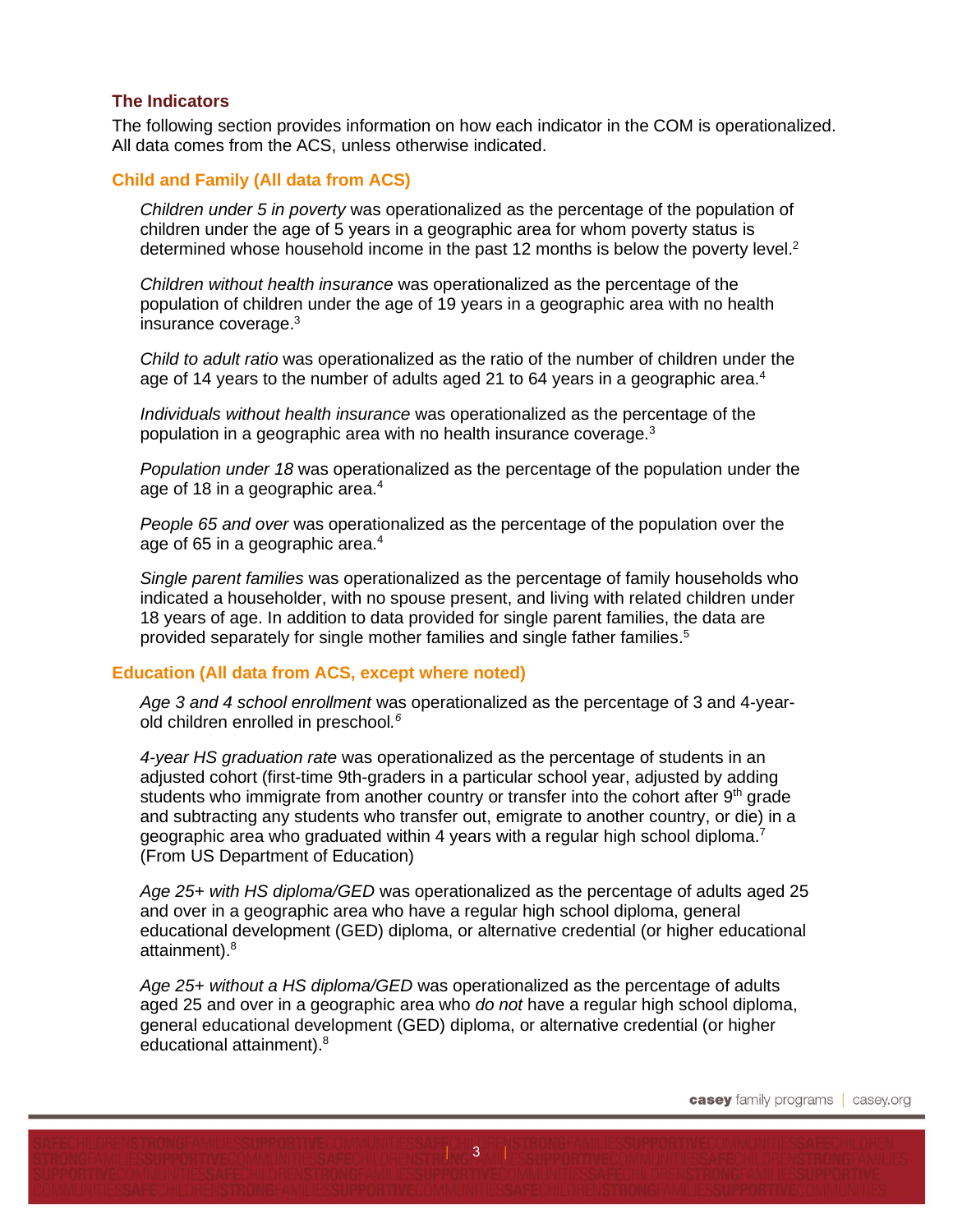*Age 25+ with a bachelor's degree or more* was operationalized as the percentage of adults aged 25 and over in a geographic area who have a bachelor's degree or more.<sup>[8](#page-2-2)</sup>

#### **Economy (All data from ACS, except where noted)**

<span id="page-3-0"></span>*Unemployment rate* was operationalized as the percentage of the population aged 16 years and over in a geographic area who are in the civilian labor force and unemployed.<sup>9</sup>

*Poverty rate* was operationalized as the percentage of the population in a geographic area for whom poverty status is determined whose household income in the past 12 months is below the poverty level.<sup>10</sup>

*Households under 200% poverty* was operationalized as the percentage of the population in a geographic area for whom poverty status is determined whose household income in the past 12 months is 200% of the poverty line or less.<sup>11</sup>

*Household income* was operationalized as the household income in the past 12 months in inflation-adjusted dollars.<sup>12</sup>

*Current unemployment rate estimate* is the most recent monthly unemployment data provided by the Bureau of Labor Statistics' Local Area Unemployment Statistics.<sup>13</sup> Community Attributes Inc. developed a methodology to estimate current unemployment rate at the Census tract level by allocating county-level unemployment counts to Census tracts in proportion to the number of working-age residents and previously reported unemployment rate. This approach allows COM users to see the impact of economic disruptions such as the COVID-19 pandemic and respond without waiting for the release of Census data 12-18 months later.

#### **Housing (All data from ACS, except where noted)**

*Work hours/week to rent a two-bedroom home at minimum wage* was operationalized as the number of hours a full-time worker must work at minimum wage to afford a modest rental home at HUD's fair market rent without spending more than 30% of their income on housing costs.<sup>14</sup> This data comes from the NLIHC and is only available by county/metro areas. (From National Low Income Housing Coalition)

*Home ownership rate* was operationalized as the percentage of owner-occupied housing units out of total occupied housing units in a geographic area.<sup>15</sup>

*Housing cost burden* was operationalized as the percentage of owners and renters in a geographic area living in occupied housing units paying 30 percent or more of their household income toward their mortgage or rent, where selected monthly costs as a percentage of household income could be computed. 16

*Resident turnover* was operationalized as the percentage of the population in a geographic area aged 1 year and older who moved in the last year.<sup>17</sup>

*Vacant housing* was operationalized as the percentage of housing units in a geographic area that are unoccupied.<sup>18</sup>

 $|4$  |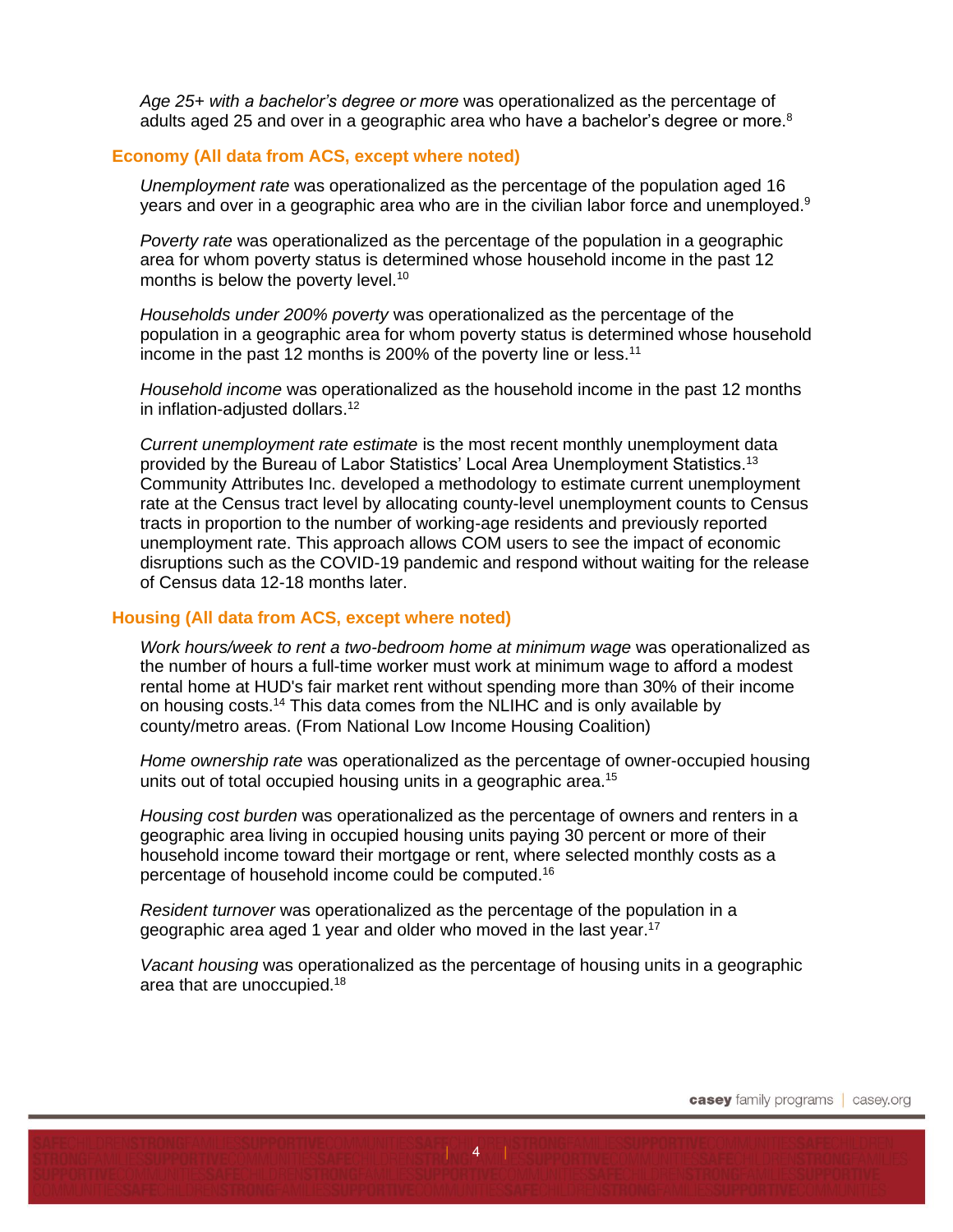## **Accessibility (All data from ACS, except where noted)**

*Access to healthy food* was operationalized as whether residents within a given census tract live within a half-mile of a grocery store or farmers market in urban areas, or 10 miles in rural areas.<sup>19</sup> (Data from the US Department of Agriculture)

*Accessing SNAP benefits* was operationalized as the number of people in a geographic area receiving SNAP (Supplemental Nutrition Assistance Program) benefits.<sup>20</sup>

*Computer and internet access* was operationalized as the number of households in a geographic area that have a computer and internet subscription in the home.<sup>21</sup>

*Reduced and free lunch eligibility* was operationalized as the percentage of students eligible for Free or Reduced lunch, reported by individual schools.<sup>22</sup> (Data from the National Center for Education Statistics)

*Commute mode* was operationalized as the number of people in a geographic area to commute by driving alone, transit, walking, carpool, or bicycle.<sup>23</sup>

#### **Demographic Characteristics (All data from ACS, except where noted)**

At the bottom of each data category tab, the COM also includes demographic characteristics of neighborhoods that provide important context about communities, including:

- *Population[4](#page-2-1)*
- *Foreign born*<sup>24</sup>
- *Race and ethnicity*<sup>25</sup>
- *Confirmed COVID-19 cases/100k residents*<sup>26</sup> *(From Johns Hopkins University)*
- *Confirmed COVID-19 deaths*<sup>27</sup> *(From Johns Hopkins University)*

## **Map Options**

The COM provides "Map Options" which allow overlays to be placed over the map and include:

- *College graduates<sup>8</sup>*
- *Limited English proficiency<sup>28</sup>*
- *People of colo[r](#page-2-1)<sup>4</sup>*
- *Population density*<sup>29</sup>
- *Poverty rate<sup>[2](#page-2-3)</sup>*
- *Unemployment rate[9](#page-3-0)*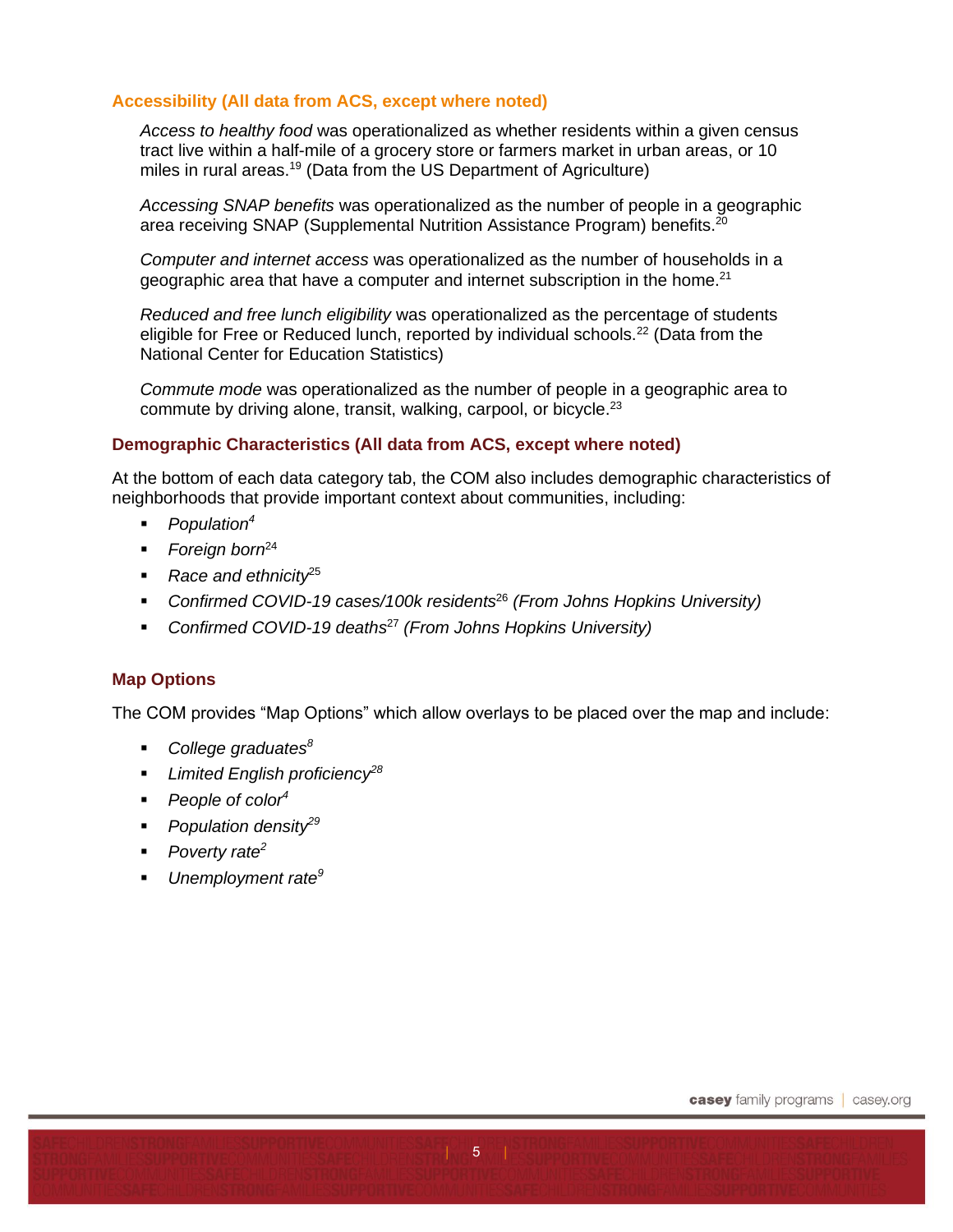## **Race/Ethnicity Disaggregation**

Data for several of the indicators can be disaggregated by race (White, Black or African American, American Indian/Alaskan Native, Asian, Native Hawaiian/Other Pacific Islander, Other, Two or More Races) and ethnicity (Hispanic/Latino/a/x, non-Hispanic/Latino/a/x). It is important to note that some groups will be much lower or higher than the overall estimate, and because of smaller sample sizes, estimates may not average to the overall estimate.

The indicators with disaggregated data available (all from ACS) include:

## **Child and Family**

- Children under 5 in Poverty
- Children without Health Insurance
- Child to Adult Ratio
- **Individuals without Health Insurance**
- Population under 18
- **EXEC** Single Parent Families

## **Education**

- Age 25+ with a HS Diploma/GED
- Age 25+ without a HS Diploma/GED
- Age 25+ with Bachelor's Degree or More

## **Economy**

- Poverty Rate
- Household Income

## **Housing**

■ Home Ownership Rate

## **Accessibility**

■ Accessing SNAP Benefits

## **Level of Geography**

Estimates provided in the COM are extrapolated from the Census *tract* or *block group* level. Census tracts, which generally comprise between 1,200 and 8,000 people depending on the population density, are "relatively permanent statistical subdivisions of a county or equivalent entity. The primary purpose of census tracts is to provide a stable set of geographic units for the presentation of statistical data."<sup>30</sup> Block groups are statistical divisions of census tracts.<sup>31</sup> Because some estimates in the COM are aggregated from these smaller geographic units, slight differences may exist between COM estimates and larger census-designated places such as ZIP code tabulation areas or cities.

Further, the COM allows the user to obtain information on ZIP codes as defined by the U.S. Postal Service and by congressional district. ZIP codes do not directly map onto the ZIP code tabulation areas used by the Census Bureau; instead, ZIP code estimates for the Community Opportunity Map are derived using information on the block groups and census tracts whose geographic center lies within the user-specified ZIP code. In other words, these ZIP code

 $6<sup>°</sup>$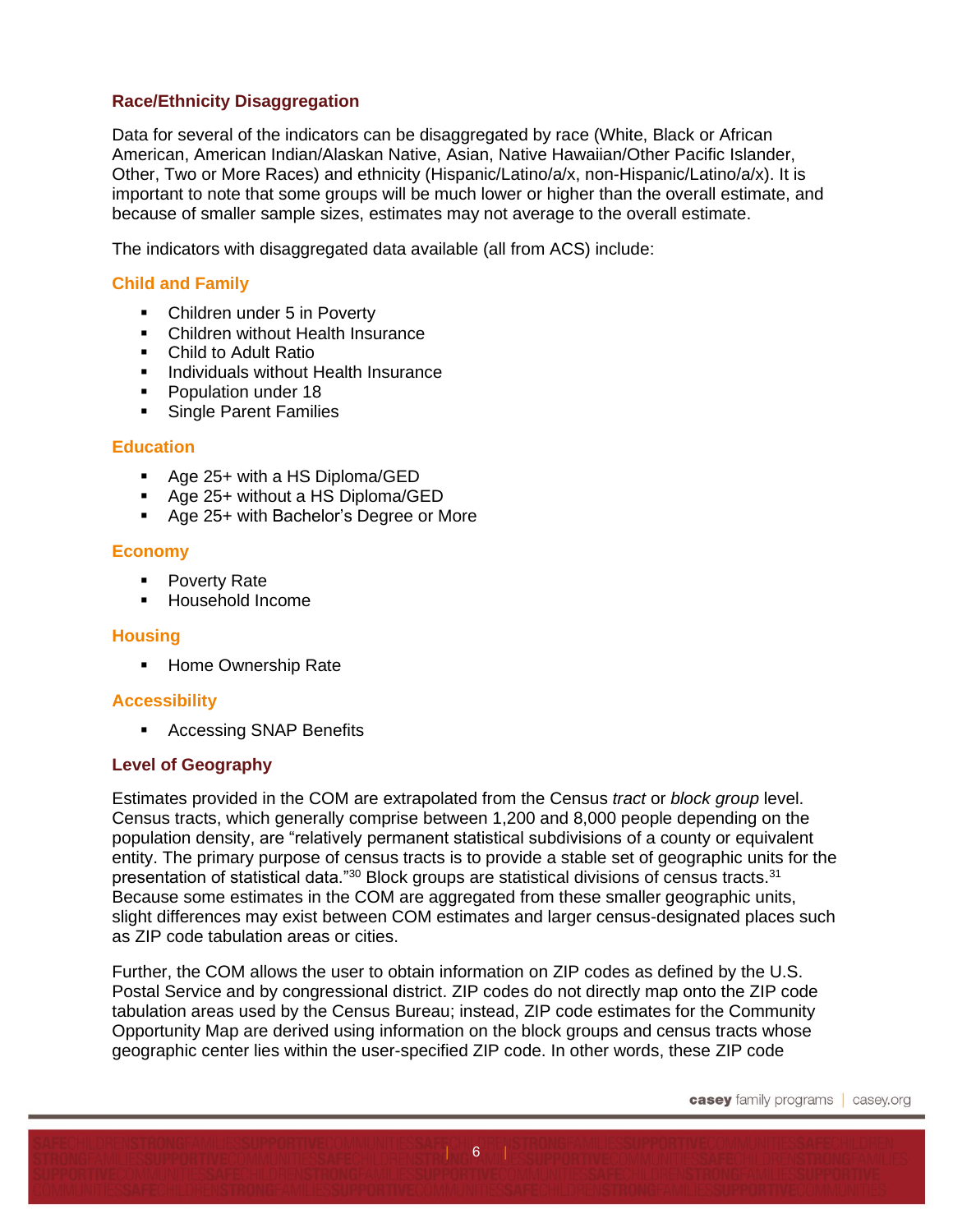estimates are approximations and may include some information on individuals residing outside of a given postal ZIP code.

It is also important to note that small area estimates, by their nature, carry larger margins of error. Some of this margin of error is reduced by using *5-year* estimates from the ACS, but users should still use caution when interpreting community data from the COM. The COM provides a snapshot of information, but it is best used as a supplement to additional information available about communities, especially rich, qualitative information that cannot be captured by high-level area estimates.

#### **Reference Notes**

 $\overline{7}$ 

<sup>1</sup> U.S. Census Bureau. (2017, October). American Community Survey information guide. Washington, DC: U.S. Census Bureau, U.S. Department of Commerce, Economics and Statistics Administration. Available at [https://www.census.gov/content/dam/Census/programs-surveys/acs/about/ACS\\_Information\\_Guide.pdf.](https://www.census.gov/content/dam/Census/programs-surveys/acs/about/ACS_Information_Guide.pdf)

<sup>2</sup> U.S. Census Bureau, American Community Survey, (Annual) American Community Survey 5-Year Estimates. *Table B17001: Poverty status in the past 12 months by sex by age*. Available a[t https://data.census.gov.](https://data.census.gov/)

<sup>&</sup>lt;sup>3</sup> U.S. Census Bureau, American Community Survey, (Annual) American Community Survey 5-Year Estimates. Table C27001: Health insurance coverage status by sex and age. Available at [https://data.census.gov](https://data.census.gov/).

<sup>4</sup> U.S. Census Bureau, American Community Survey, (Annual) American Community Survey 5-Year Estimates. *Table B01001: Sex by age*. Available at [https://data.census.gov.](https://data.census.gov/)

<sup>5</sup> U.S. Census Bureau, American Community Survey, (Annual) American Community Survey 5-Year Estimates. *Table B17010: Poverty Status of Families by Family Type by Presence of Related Children by Age of Related Children*. Available at [https://data.census.gov.](https://data.census.gov/)

<sup>6</sup> U.S. Census Bureau, American Community Survey, (Annual) American Community Survey 5-Year Estimates. Table S1401: School Enrollment for Population 3 to 4 Years. Available at [https://data.census.gov.](https://data.census.gov/)

<sup>7</sup> U.S. Department of Education, Four-Year Adjusted Cohort Graduation Rates. *SY 2018-2019 District-Level Graduation Rates*. Available a[t https://eddataexpress.ed.gov/.](https://eddataexpress.ed.gov/)